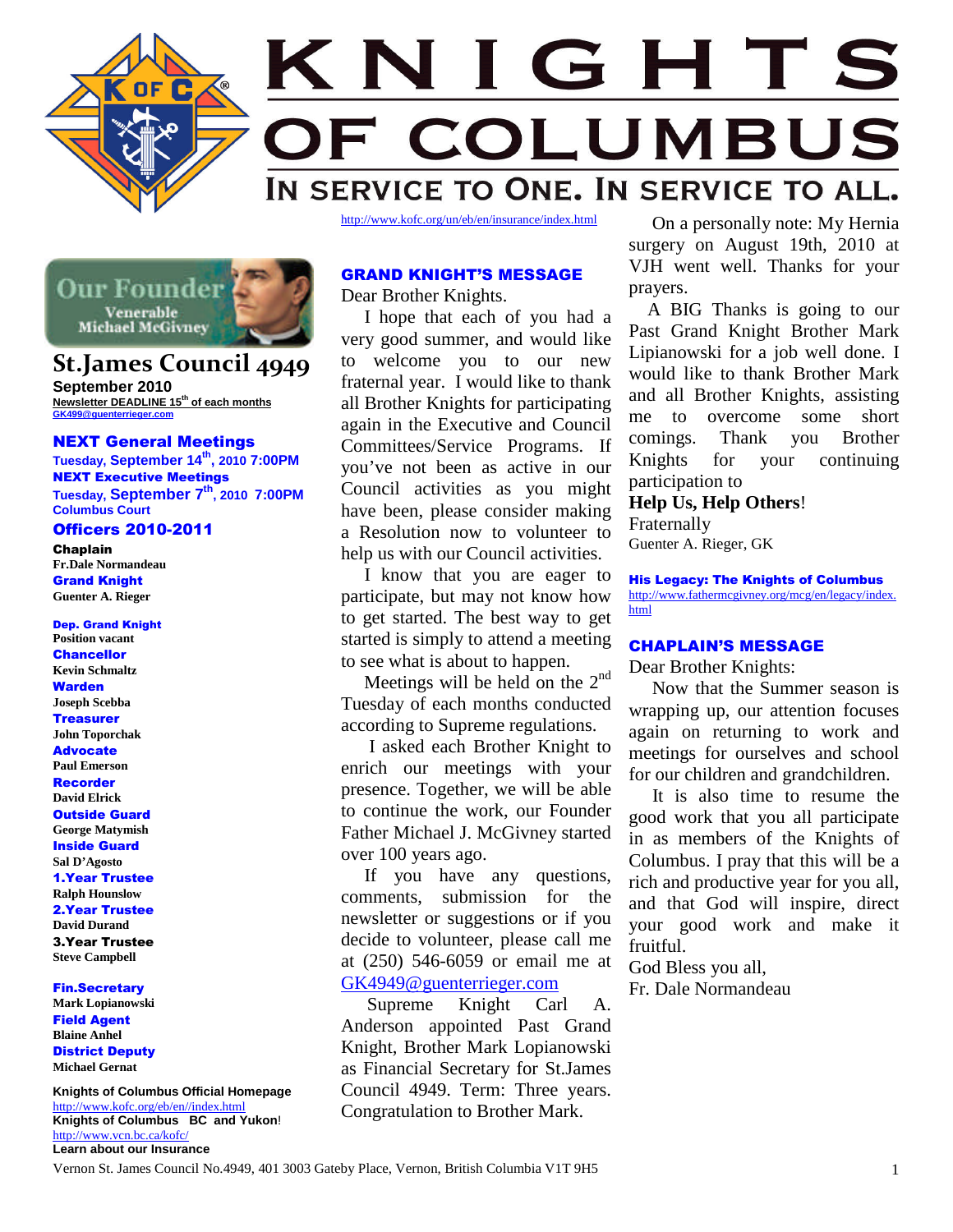

# KNIGHTS OF COLUMBUS IN SERVICE TO ONE. IN SERVICE TO ALL.



ROSERY OF GUADALUPAN LOVE *I would like to invite all Brothers of our council to join in this universal prayer* SEPTEMBER 8th, 8p.m. (CST**)** Guadalupe.rosar@kofc.org http://www.youtube.com/watch?v=\_k8E-f92sr0 http://www.youtube.com/watch?v=hdqmm4Cr\_5A

## DISTRICT DEPUTY REPORT

My Brothers All,

Welcome to our new Fraternal year. First of all, I am very happy to once again be working with all of you as your District Deputy. The Councils in District 11 achieved great success last year and I look forward to more of the same in this year as we continue to celebrate the<br> $100^{\text{th}}$  Anniversary of our Anniversary of our jurisdiction. The BC/Yukon, for the third consecutive year

achieved the Circle of Honor and that achievement can be attributed to all the Councils that worked so hard. But now it is time to set goals and objectives for your Council for the upcoming year.

The Knights of Columbus is not just a service group, it is a Brotherhood and as

such, we need to nurture our new family members. Call them to come to a meeting, involve them in your programs, don't just ask them to work beside you, ask them to play, in short…be their Brother!

As we move into the fall season and everyone gets back to "normal" it is a perfect time to approach those new members in your parish and invite them to join the Knights. Our October membership Blitz is quickly approaching…remember, all you have to do is extend your hand in invitation. Fraternally, Michael Gernat DD#11

# PRAYERS FOR THE SICK DISTRESSED.

Brother Hubert Bibby. Please keep all Brothers Knights, including their families, in your prayers.

## When your Heart feels good

WGK, Brother Guenter,

I would like you to pass on my profound Thank you to my Brother Knights who came out on Monday to help move Rosemarie Gauthier, widow of Brother Henri Gauthier.

Rosemarie is thrilled beyond words and has repeatedly told Deb and I how proud she is that Henri was a Knight. Her words to us on more than one occassion were" Boy, when the Knights say they are going

to do something, they really know how to do it." Those assisting me with both braun and vehicles were: Jack Gareb, Jack Long, Ralph Hounslow, Joe Dorval, Kevin Schmaltz, Dave Durand, Will Smith, Steve Cooper, Sal D'Agosto, Jim Grazier,

Ed Sylvestre, Henry Detourdonnet and Brother Edgar Wolfe.

This display of Fraternity, Unity and Charity makes me very proud to be a member of the Knights of Columbus and I believe is a true demonstration of

the "good works" that we are called to do.

Please pass on my Thanks to the members of Council 4949.

Fraternally,

Michael Gernat

# BIRTHDAY JULY

Henry R Doyle,Stephen Cooper, Andrew Keith Jack, Bryan W Stinn, Valerio Dorigo, Andrew Peti Rev Jerry F Desmond, Patrick S Palmer, Timothy F Schmaltz

# BIRTHDAY AUGUST

Glenn H Weinkauf, Matthew X L Heureux. William D Turner, Gerard Kehoe, Daniel Danyluk,Lloyd O Hostland, Wilfred F Krawchuk, Paul A Schnyder, Adam J Gernat, Victor Szadiak, Gary J Balcombe, N.Mark Lopianowski, Michael J Fedyniak, George P Wirtz, Jack E Gareb, Greg P Bird, Robert A Wright**, Rev. Dale T Normandeau**

# BIRTHDAY SEPTEMBER

Br. Jack Morrison 1st (88), Br. Thaddeus Paetz 2nd ( 77), Br. Alberts Novecoski 3rd, (75), Br. Keith Rydings 5th (68), Br.Henry J Murray 12th (90) , Br.Gerhard Pilz 12th (75), Br.Beau B Turner 14th (29), Br.Emil Chastkavich 15th (87), Br.Julien Morneau 21th (79), Br.Brett H Jones 22th (55), Br.Norbert C Sasges 26th (80), Br.David A Elrick 28th (67)

# Brothers called home to the Lord

Brother Frank Ursaki, age 93.Brother Frank served the KC for 45 years and was a Honorary Life Member. Brother John W. Shawchuk was called home at the age of 92. Brother John served the KC for 52 years and was an Honorary Life Member.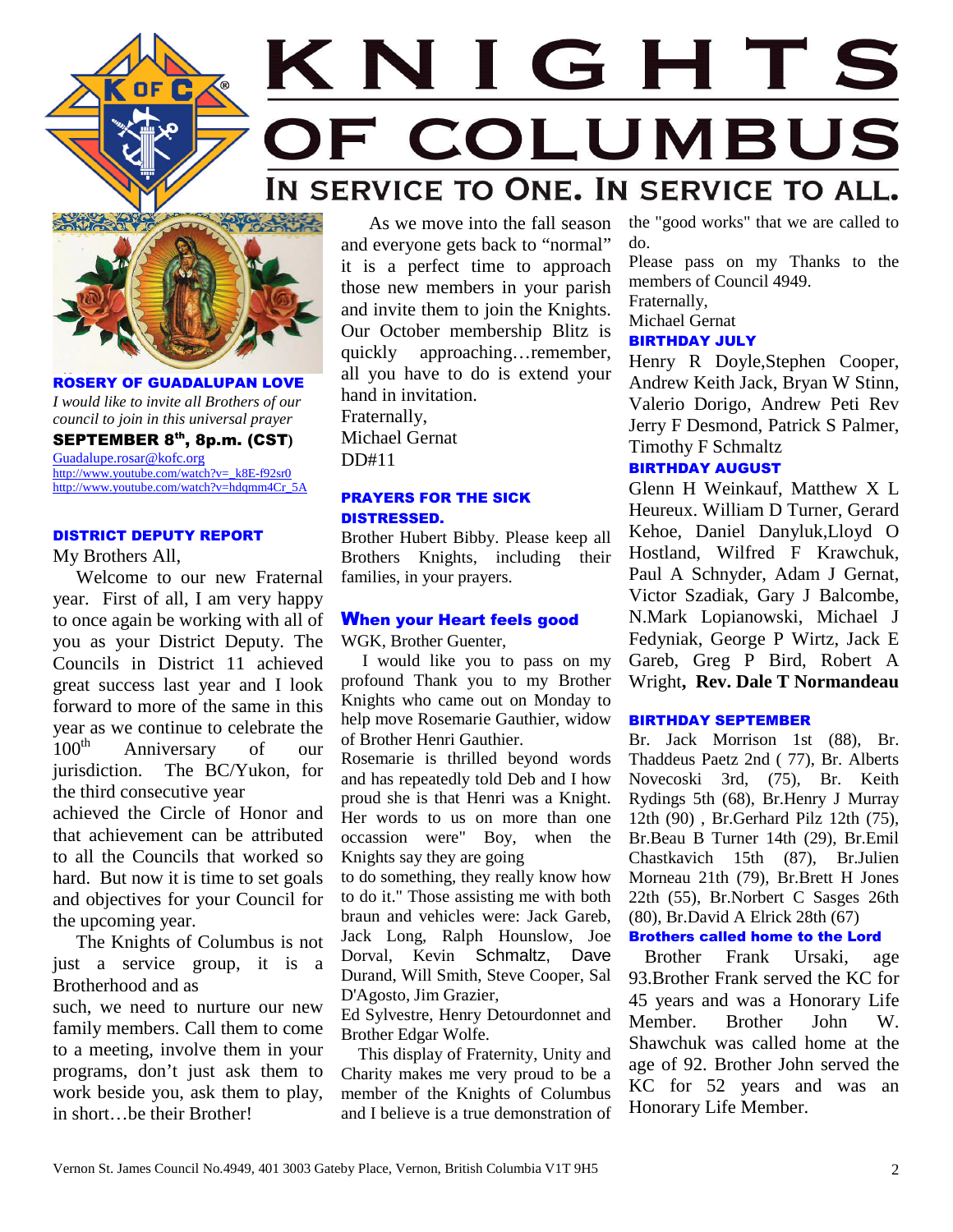

# KNIGHTS **COLUMBUS** OF IN SERVICE TO ONE. IN SERVICE TO ALL.

Please pray for our Brothers called home to the Lord:

# SERVICE PROGRAM PERSONNEL

Program Director Guenter Rieger Membership Director David Elrick Church Director Gary Pilz Community Director Steve Campbell Council Director Sal D'Agosto Family Director Ian Wilson Vocation Chairman Ed Sylvestre Altar Server Chairman Sal D'Agosto Christ in Christm. Chair. Sal D'Agosto Bingo Chairman John Toporchak sen. Charity Appeal Chair Sal D'Agosto Recruitment Com.Chair David Elrick Health Service Chair Romeo Sibilleau Council Archives Romeo Sibilleau Council Historian Jack Morrison Scholarships/Burs.Chair Sam Banducci Stampls/Eyeglsses Glen Lellman Knights News Editorial Guenter Rieger Insurance Promo Chair Mark Lopianowski Pancake Breakf. Chair Mike Fedyniak Phoning Com. Chairman Doug McIntyre **OCPCS** Ralph Hounslow Schubert Centre Appt. Ralph Hounslow

## SCHOLARSHIPS AWARDS

Report: Scholarship chairman Brother Sam Banducci. Two Scholarships were awarded, using Bingo Funds. Recipient for \$600 each are, Anthony Srecko Saric and Katryn Huwer.

# WEEKLY BINGO AT THE SCUBERT CENTRE.

If you would like to help at Sunday nights Bingo (6pm-9:30pm), please call Brother John Toporchak (259- 542-9229). Brother John will be happy to let you know when your help is needed. Thanks to Brother John, for your weekly commitment. Without our weekly Bingo, we would not be able to award scholarships, or support seminarians, our Church, St.James School and many other good causes.

## Internet Connections

If you receive your Knights Newsletter via e-mail, you should be able to connect directly, by clicking on links or pictures.

# **Personally Invitation**

I would like to welcome you Brother Knight to come out to our next General Meeting

# Tuesday, Sept. 14th,2010 at 7:00PM at Columbus Court.

If you have, or were unable to attend our meetings, please try to come out and experience the difference. It's you who can make the difference. If you have a burgundy blazer, don't hesitate to wear them to the meeting. If you don't have one, don't let it stop you to come to the meeting. Brother Knights, let's show our new members that we mean business, when we talking about the Knight of Columbus.

I personally would appreciate your attendance. Together we will be able to make our new fraternal year again a successful one.

If you need transportation to the meeting, just call a Brother Knight and ask him. I am sure the Brother Knight you called will help you out.

# **Nomination for Deputy Grand Knight.**

At our next meeting, St.James Council4949 will receive nominatons for the position of Deputy Grand Knight, since our former Deputy Grand Knight has transferred to the Lady of the Valley Council 12202 in Coldstream.

Fraternally, Guenter Rieger, GK4949,

# **Thanks Brother Brian Lees**

*I would like to express my sincere Thanks on behalf of St.James Council 4949, for your past commitments to our council as member of Council 4949, but also in the function as Deputy Grand Knight.*

*I wish you and your new family members all the Best for the future. May the Lord will help you and*